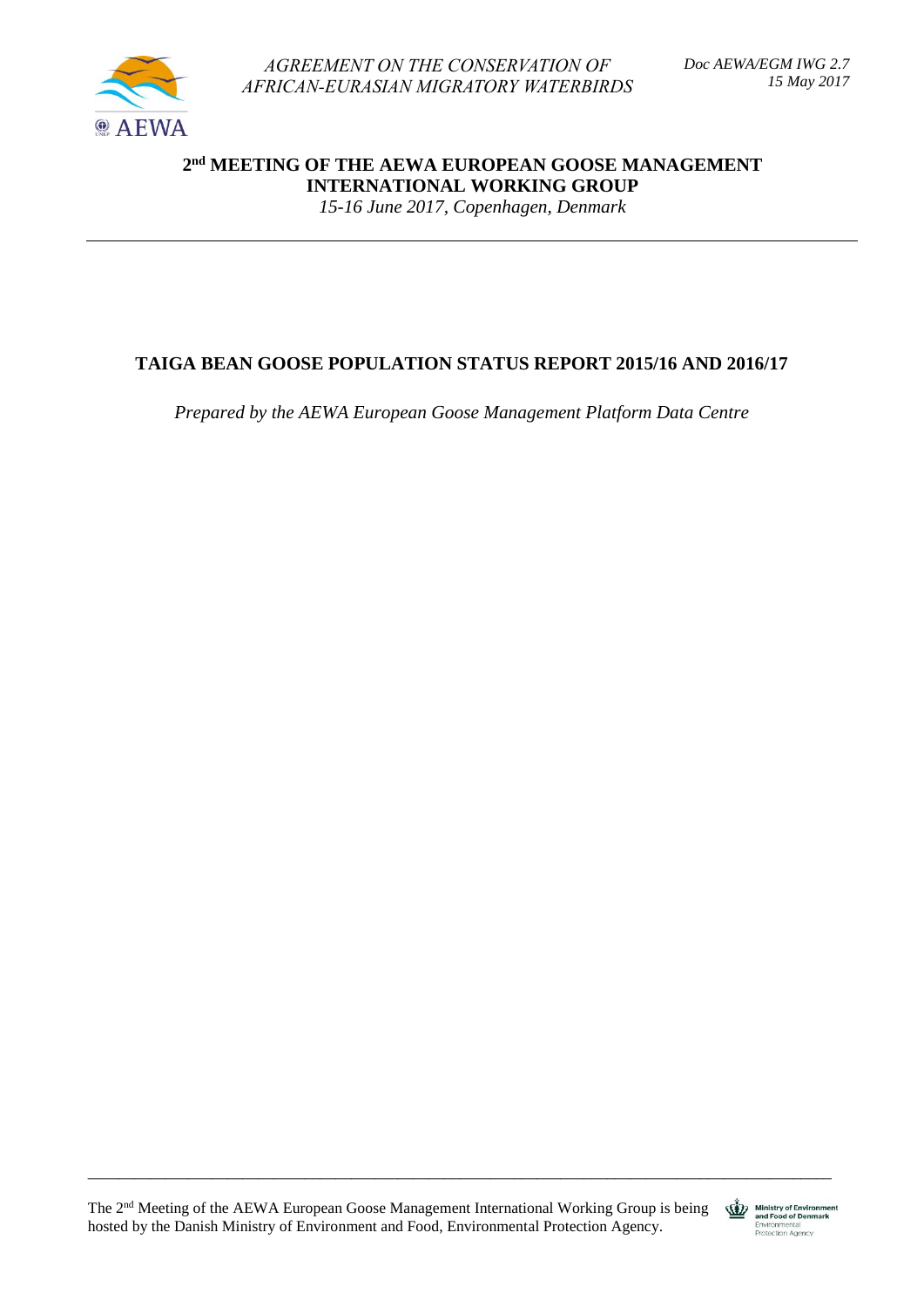# **Taiga Bean Goose Population Status Report**

# **2015/16 and 2016/17**

*Prepared by the AEWA European Goose Management Platform Data Centre*

# **Gitte Høj Jensen<sup>1</sup> , Anthony D. Fox<sup>1</sup> , Thomas Kjær Christensen<sup>1</sup> , Preben Clausen<sup>1</sup> , Kees Koffijberg<sup>2</sup> , Niklas Liljebäck<sup>3</sup> , Jesper Madsen<sup>1</sup> , Carl Mitchell<sup>4</sup> & Leif Nilsson<sup>5</sup>**

<sup>1</sup>Aarhus University, Denmark

<sup>2</sup> Sovon Vogelonderzoek Nederland, The Netherlands

<sup>3</sup>Swedish Association for Hunting and Wildlife Management, Sweden

<sup>4</sup>Wildfowl & Wetlands Trust, UK

<sup>5</sup>University of Lund, Sweden

## **Aim**

The aim of this report is to compile and review the available annual monitoring data to assess the population status of the Taiga Bean Goose *Anser fabalis fabalis* for the season 2015/16 and 2016/17. The data have been compiled to establish the population size and trend of each of the four Management Units (MU), i.e., Western, Central, Eastern1 and Eastern2, of the Taiga Bean Goose, as well as to provide specific data to input to the modelling and assessment of an optimal harvest strategy for the Central MU for the forthcoming hunting season (2017/18). This is part of an adaptive harvest management framework established to support the implementation of the AEWA International Single Species Action Plan for the subspecies (see Marjakangas et al. 2015). We thank the national goose monitoring networks who contributed to this report.

# **Population estimates**

#### **Western Management Unit**

Population estimates for the Western MU of Taiga Bean Goose, consist of counts from north of Limfjorden in North Jutland in Denmark as well as from England and Scotland in the United Kingdom.

Taiga Bean Geese from the Western MU are protected from hunting.

#### Denmark

Goose monitoring in Denmark is coordinated as part of the national nature monitoring programme NOVANA (data being input online into [www.fugledata.dk\)](http://www.fugledata.dk/), supplemented with observations from BirdLife Denmark's citizen science porta[l www.DOFbasen.dk.](http://www.dofbasen.dk/) The programme contributes to the mid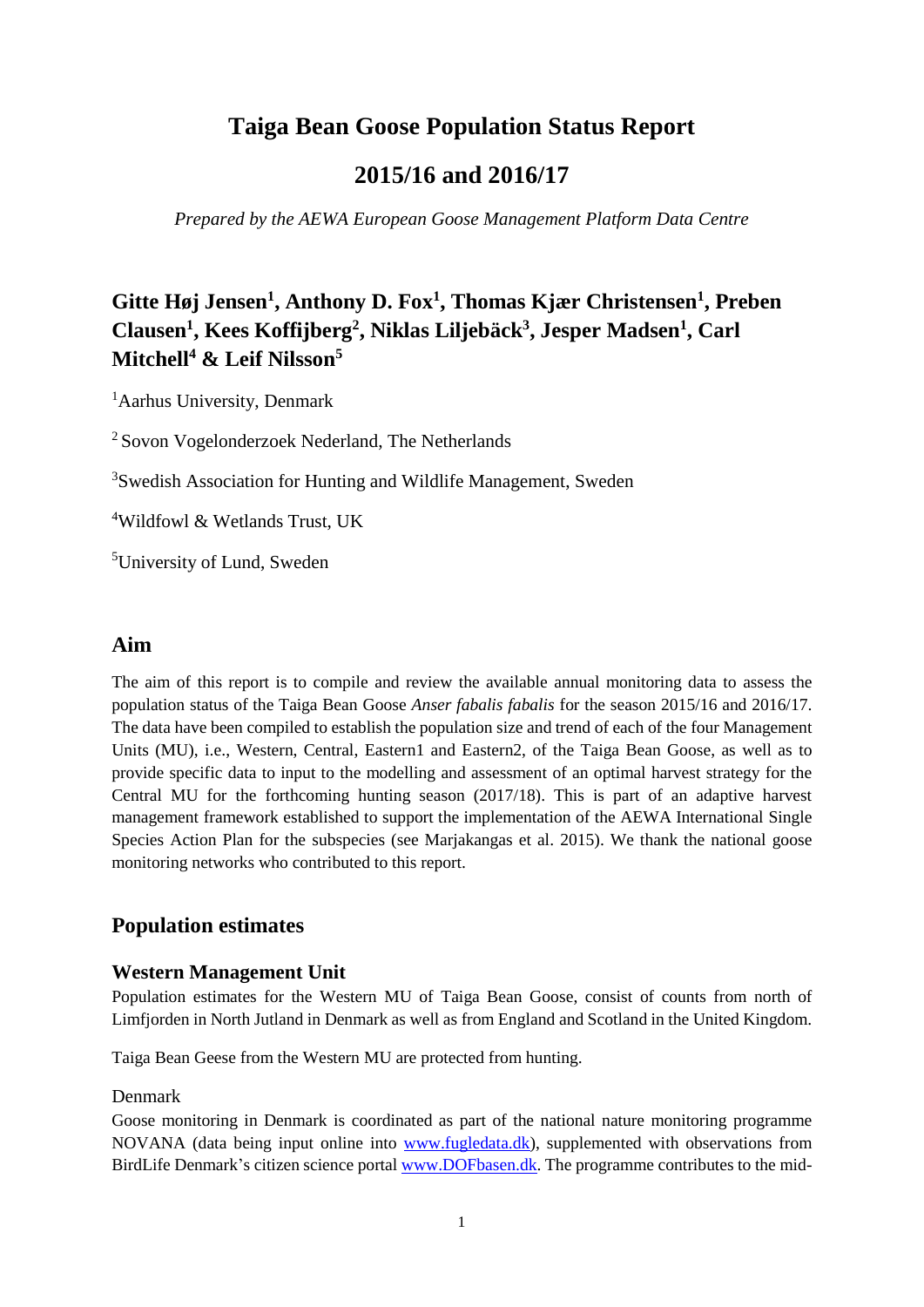winter international waterbird census (IWC) coordinated by Wetlands international. The population estimates based on these counts from January 2016 were 421 Taiga Bean Geese, 5 Tundra Bean Geese and 623 unidentified Bean Geese (Table 1). The counts from January 2017 gave an estimate of 226 Taiga Bean Geese, 43 Tundra Bean Geese and 529 unidentified Bean Geese (Table 2). Based on expert judgement, the 623 and 529 unidentified Bean Geese in 2016 and 2017 were most likely Taiga Bean Geese (by virtue of the fact they were counted at sites that traditionally normally only hold Taiga Bean Geese).

Estimates for Denmark are currently preliminary, as data made by aerial surveys, under the auspices of NOVANA, are not yet available. In addition, there might be observers who have not yet entered their registrations in DOFbasen. Additionally, Bean Geese in North Jutland are notoriously very difficult to locate, which may explain the low numbers in 2017.

#### United Kingdom

The Bean Goose counts in the United Kingdom also contribute to the international counts coordinated by Wetlands international. In Scotland and England the counts are carried out regularly through the winter months and, instead of relying on a January count, a maximum winter count (which can be any month, including the January count) is used as the final estimate. Counts are made in collaboration between the Wildfowl & Wetlands Trust (WWT), the Bean Goose Action Group, Scotland (BGAG) and the Royal Society for the Protection of Birds (RSPB). Results from ringing and re-sightings suggest very little (if any) within-winter movement of Taiga Bean Geese to/from continental Europe (Mitchell *et al.* 2016), which means that adopting this count approach poses little risk of double counting.

The population estimates for the United Kingdom was 285 individuals in 2016 (Table 1), and 239 individuals in 2017 (Table 2).

#### Conclusions for the Western Management Unit

Seven hundred and six individuals were counted in the Western MU in 2016 and 465 in 2017, both years excluding the unidentified Bean Geese. Assigning the unidentified individuals within Denmark to the Taiga race yields an estimated population size of 1329 for January 2016 and 994 for January 2017. These numbers suggest a decline in population size of the Western MU of Taiga Bean Goose. There might, however, be alternative explanations for the decrease in observed numbers:

- 1) As mentioned, estimates from Denmark are currently preliminary.
- 2) Bean Geese in North Jutland are very difficult to locate; hence some flocks might have been missed during the count in both years but especially in 2017.
- 3) In recent years, mid-winter counts are not in accordance with surveys at other times of the winter season hence both the spring and autumn counts of Taiga Bean Geese are recording (consistently) more geese (as well as following a pattern of a modest upward trend) which we fail to replicate in the mid-winter count.
- 4) It is also not beyond the bounds of possibility that increasing numbers of birds are wintering further up the flyway, for instance in Sweden or Norway, in areas yet to be recognised and counted, particularly in mild winters such as 2016/17.

Despite the potential gaps in survey coverage, the population level remains far below the short-term target (for the next 20 years) of 4,000 individuals, specified in the International Single Species Action Plan (Marjakangas et al. 2015).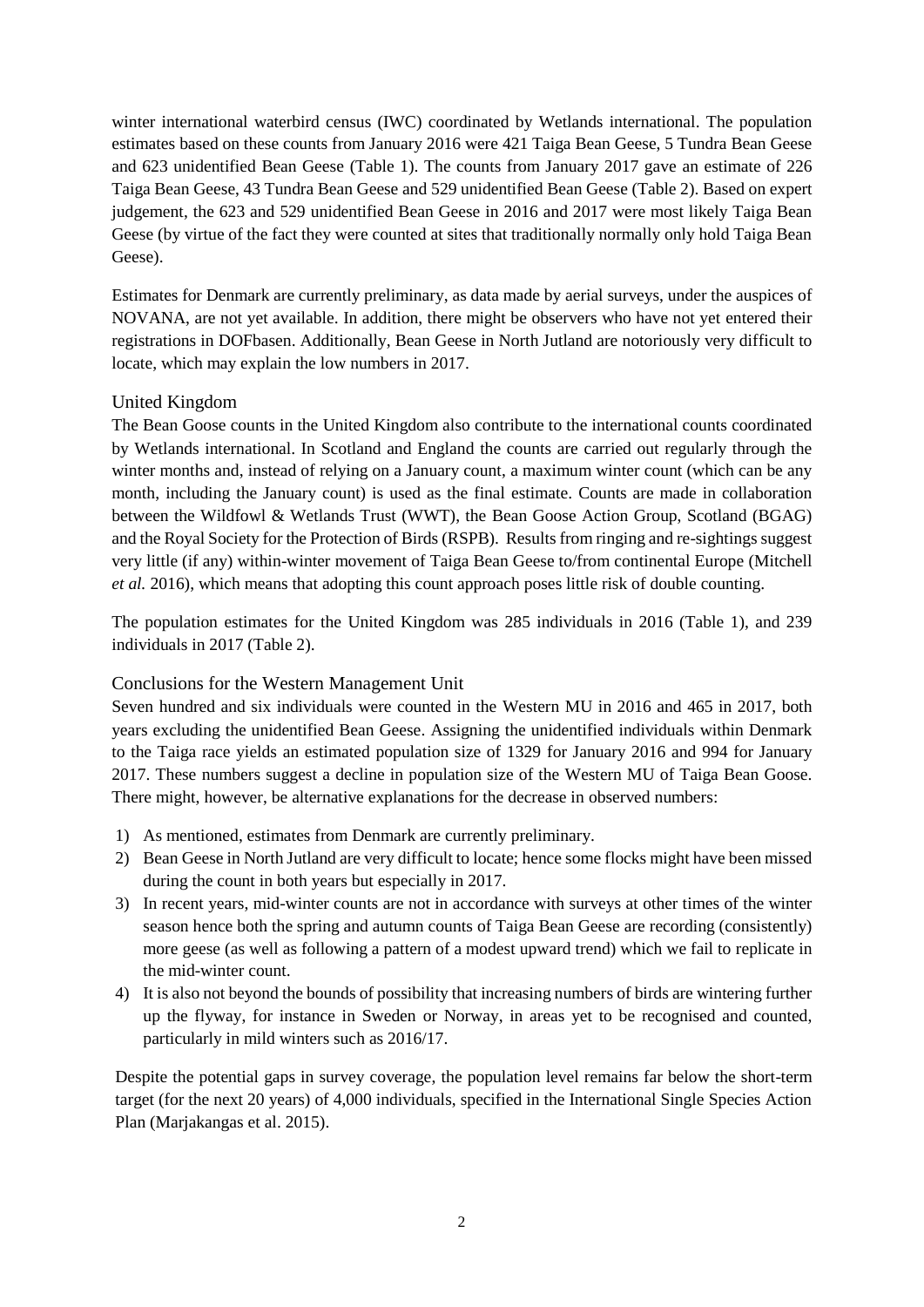| Table 1. Results of international count of Bean Geese, the Western MU, winter of 2015/16. *Preliminary |            |               |                             |        |                     |                    |
|--------------------------------------------------------------------------------------------------------|------------|---------------|-----------------------------|--------|---------------------|--------------------|
| numbers, **Most likely Taiga Bean Geese.                                                               |            |               |                             |        |                     |                    |
| <b>Country</b>                                                                                         | Area       | <b>Period</b> | <b>Number of Bean Geese</b> |        |                     | <b>Reported by</b> |
|                                                                                                        |            |               | Taiga                       | Tundra | <b>Unidentified</b> |                    |
| <b>Denmark</b>                                                                                         | <b>NW</b>  | Jan 2016      | $421*$                      | $5*$   | $623***$            | Preben             |
|                                                                                                        | Jutland    |               |                             |        |                     | Clausen/Tony       |
|                                                                                                        |            |               |                             |        |                     | <b>Fox</b>         |
| <b>UK</b>                                                                                              | Slamannan, | Max. winter   | 263                         |        |                     | Carl Mitchell      |
|                                                                                                        | Scotland   | count         |                             |        |                     | /BGAG/RSPB         |
|                                                                                                        | Norfolk, E | Max. winter   | 22                          |        |                     |                    |
|                                                                                                        | England    | count         |                             |        |                     |                    |
| TOTAL FOR WESTERN POPULATION                                                                           |            |               | 706                         | 5      | 623                 |                    |
| 2016                                                                                                   |            |               |                             |        |                     |                    |

| <b>Table 2.</b> Results of international count of Bean Geese, the Western MU, winter of 2016/17. *Preliminary<br>numbers, **Most likely Taiga Bean Geese. |             |               |                             |        |                     |                    |
|-----------------------------------------------------------------------------------------------------------------------------------------------------------|-------------|---------------|-----------------------------|--------|---------------------|--------------------|
| Country                                                                                                                                                   | <b>Area</b> | <b>Period</b> | <b>Number of Bean Geese</b> |        |                     | <b>Reported by</b> |
|                                                                                                                                                           |             |               | Taiga                       | Tundra | <b>Unidentified</b> |                    |
| <b>Denmark</b>                                                                                                                                            | <b>NW</b>   | Jan 2017      | $226*$                      | 43*    | $529***$            | Preben             |
|                                                                                                                                                           | Jutland     |               |                             |        |                     | Clausen/Tony       |
|                                                                                                                                                           |             |               |                             |        |                     | <b>Fox</b>         |
| <b>UK</b>                                                                                                                                                 | Slamannan,  | Max. winter   | 216                         |        |                     | Carl Mitchell      |
|                                                                                                                                                           | Scotland    | count         |                             |        |                     | /BGAG/RSPB         |
|                                                                                                                                                           | Norfolk, E  | Max. winter   | 23                          |        |                     |                    |
|                                                                                                                                                           | England     | count         |                             |        |                     |                    |
| TOTAL FOR WESTERN POPULATION                                                                                                                              |             |               | 465                         | 43     | 529                 |                    |
| 2017                                                                                                                                                      |             |               |                             |        |                     |                    |

#### **Central Management Unit**

Population estimates for the Central MU of Taiga Bean Goose consist of counts from Southern Sweden, the Netherlands and Denmark (i.e. excluding the area north of Limfjorden in North Jutland described above). Geese from the Central MU also winter in North-Central Germany depending on the severity of winter weather. It has however not been possible to obtain population estimates from Germany in 2016 and 2017.

Taiga Bean Geese from the Central MU are hunted in Russia, Sweden, Denmark and Germany; in Finland the species was formerly hunted but is currently protected.

#### Sweden

#### *Population counts*

The Bean Goose counts in Sweden are part of the contribution to international counts coordinated by Wetlands International which are performed throughout the winter, although only the January counts of Bean Geese are separated into Taiga and Tundra Bean Geese. In Sweden, the central counting areas are divided into Southwest Scania, Northeast Scania and North of Scania. In Southwest Scania, Bean Geese have always been separated into subspecies, whereas in Northeast Scania and North of Scania the observers have only recently (since 2014) been trained and asked to record numbers on the basis of this distinction. While most Bean Goose counts have been separated between the two subspecies, there are, however, still a number of geese unidentified to race (Tables 3 and 4). Based on expert judgement,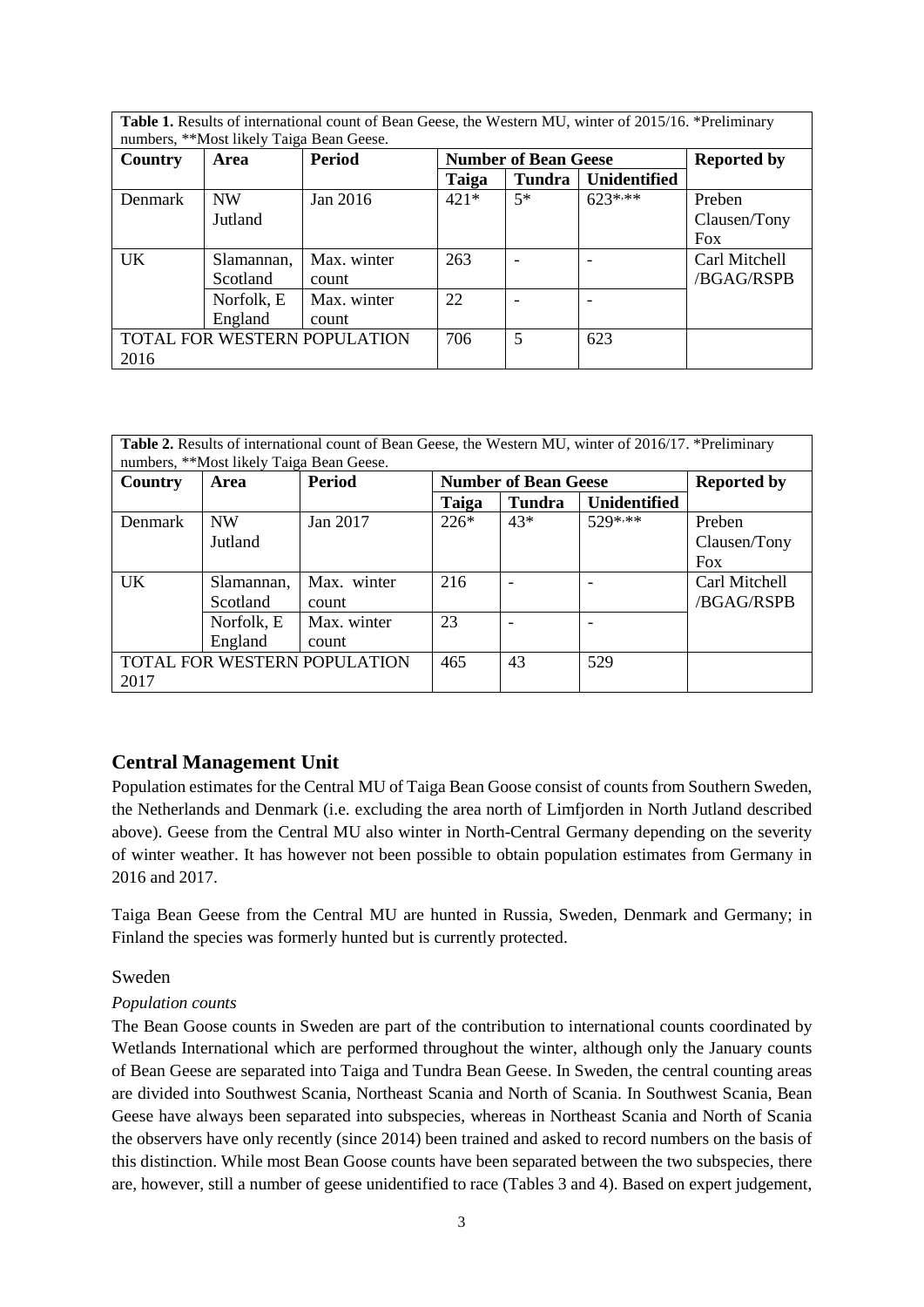the numbers of unidentified Bean Geese in the North of Scania and Northeast Scania regions were assigned to either Tundra or Taiga Bean Geese based on the following assumptions:

- All the Bean Geese in North of Scania were considered to be Taiga Bean Geese. When checked, e.g. during a recent survey in October 2016 when most sites were visited (H. Persson unpubl. data), this region had very few Tundra Bean Geese. More generally, only single Tundra Bean Geese have been reported in some years from this part of Sweden.
- The ratio of observed Taiga Bean Geese to Tundra Bean Geese in Northeast of Scania was used to assign the unidentified Bean Geese for each year to subspecies for this particular region.

Based on these methods, the population estimates for Sweden in January 2016 were 37,750 Taiga Bean Geese (Table 3) and, 51,528 Taiga Bean Geese in 2017 (Table 4).

#### *Harvest*

The open season for Bean Geese in Sweden extends from October  $1<sup>st</sup>$  until December  $31<sup>th</sup>$ , but only in the counties of Skåne and Blekinge. In addition, under derogations ('skyddsjakt') allowed under two different legal instruments and reporting systems (see Appendix 1), Bean Geese can be shot to prevent damage to crops outside the normal open season and permitted areas.

Bean Goose harvest is reported on a voluntary basis to the Swedish Association for Hunting and Wildlife Management. Such data originate from defined geographical areas and so are used to extrapolate the levels of reported harvest to unreported areas to generate estimates for entire counties and scaled up nationally. The numbers of Bean Geese shot under special licences issued by statutory authorities to reduce agricultural damage (potentially issued throughout Sweden, see Appendix 1) are not currently gathered and collated, but the numbers are considered to be small, compared to those shot under regular hunting. The harvest data on Bean Geese is not separated into the two subspecies.

During the 2014/2015 hunting season, the total hunting bag of Bean Geese was estimated at 1,675 birds and during the 2015/2016 hunting season 1,582 birds (Table 5). Harvest data for 2016/17 were not available at the time of writing this report. The number of Bean Geese shot under 'skyttsjakt' is unknown.

## Denmark

#### *Population counts*

The January 2016 count in Denmark (excluding the region used by the Western MU) recorded 6,816 Taiga Bean Geese, 1,696 Tundra Bean Geese and 3,404 unidentified Bean Geese. In 2017 the corresponding numbers were 4,450 Taiga Bean Geese, 2,238 Tundra Bean Geese and 1,287 unidentified Bean Geese. In an attempt to assign the unidentified Bean Geese to subspecies, the following methods have been applied:

- The Bean Geese unidentified to subspecies have been assigned to Taiga Bean Geese or Tundra Bean Geese in south Zealand (former Storstrøms Amt) on the basis of the ratio amongst all the Bean Geese that have been identified to subspecies for each year within this particular region.
- The remainder of the unidentified Bean Geese in 2016 and 2017 elsewhere in Denmark were assigned to subspecies on the basis of the ratio of identified Taiga to Tundra Bean Geese in the total annual counts.

The totals for Denmark are thus 8,885 Taiga Bean Geese in January 2016 and 5,253 Taiga Bean Geese in January 2017 (Tables 3 and 4).

#### *Hunting bag data*

Bean Geese can be hunted in Denmark from September 1<sup>st</sup> until November 30<sup>th</sup>, but since 2014 hunting is only allowed in Southeast Denmark in the municipalities of Vordingborg, Guldborgsund and Lolland.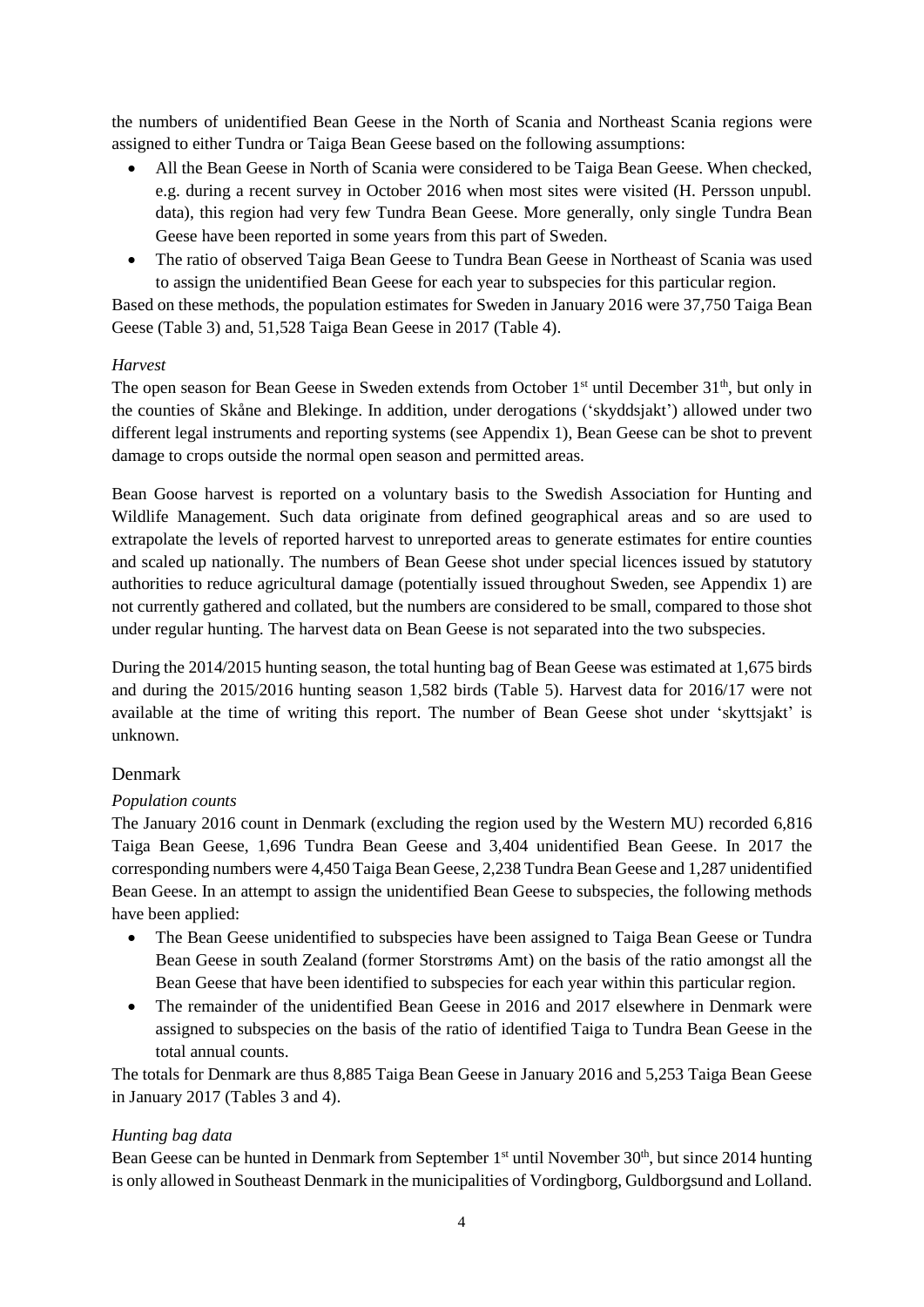The spatial restrictions on hunting were initially established primarily to protect Taiga Bean Geese from the Western MU in North Jutland, but later expanded to most of the country to protect Taiga Bean Geese in general. Harvest of Bean Geese is reported by hunters through the mandatory Hunting Bag Statistics (administered by the National Environmental Agency).

In south east Denmark, previous analysis has suggested that during the early autumn, most Bean Geese are Tundra Bean Geese, but as the winter progresses, more Taiga Bean Geese arrive to winter, creating an increasing mix of both subspecies in the region. This was the rationale for restricting the hunt to the early part of the winter (i.e. September  $1<sup>st</sup>$  until November  $30<sup>th</sup>$ ) in SE Denmark from 2014, and only in the three municipalities mentioned above. To establish whether this is indeed the case to validate the change in hunting legislation, an analysis of the seasonal phenology and relative abundance of the two subspecies in this part of Denmark was carried out. To achieve this, data on observations of Bean Geese assigned to subspecies were extracted from DOFbasen from September-December during 2011-2016, from the Storstrøms region (which consists of the five municipalities Næstved, Faxe, Vordingborg, Lolland and Guldborgsund).

During 2011-2016, birdwatchers have reported a grand total of 94,507 of Tundra, Taiga as well as unidentified Bean Geese in DOFbasen. Overflying geese were excluded from the analysis, as Bean Geese are very hard to separate into subspecies when in flight, potentially contributing to the relatively large overall proportion of unidentified Bean Geese (37%). The results show that relative to Tundra Bean Geese, Taiga Bean Geese in the Storstrøms region in Denmark are most abundant in December; however, increasing numbers are also reported in November (Figure 1). Thus, in November, the relative proportions of Taiga Bean Geese in relation to Tundra Bean Geese have increased in 2015 and 2016 compared to those in the four previous years. The implication from this is that there has been a shift in the phenology of arrival of the Taiga subspecies which brings an associated elevated risk of shooting Taiga Bean Geese within the present hunting season (which includes November) compared to earlier seasons.

In the 2014/2015 hunting season the total hunting bag of Bean Geese consisted of 1,296 birds and of 1,440 birds in 2015/16 (Table 5).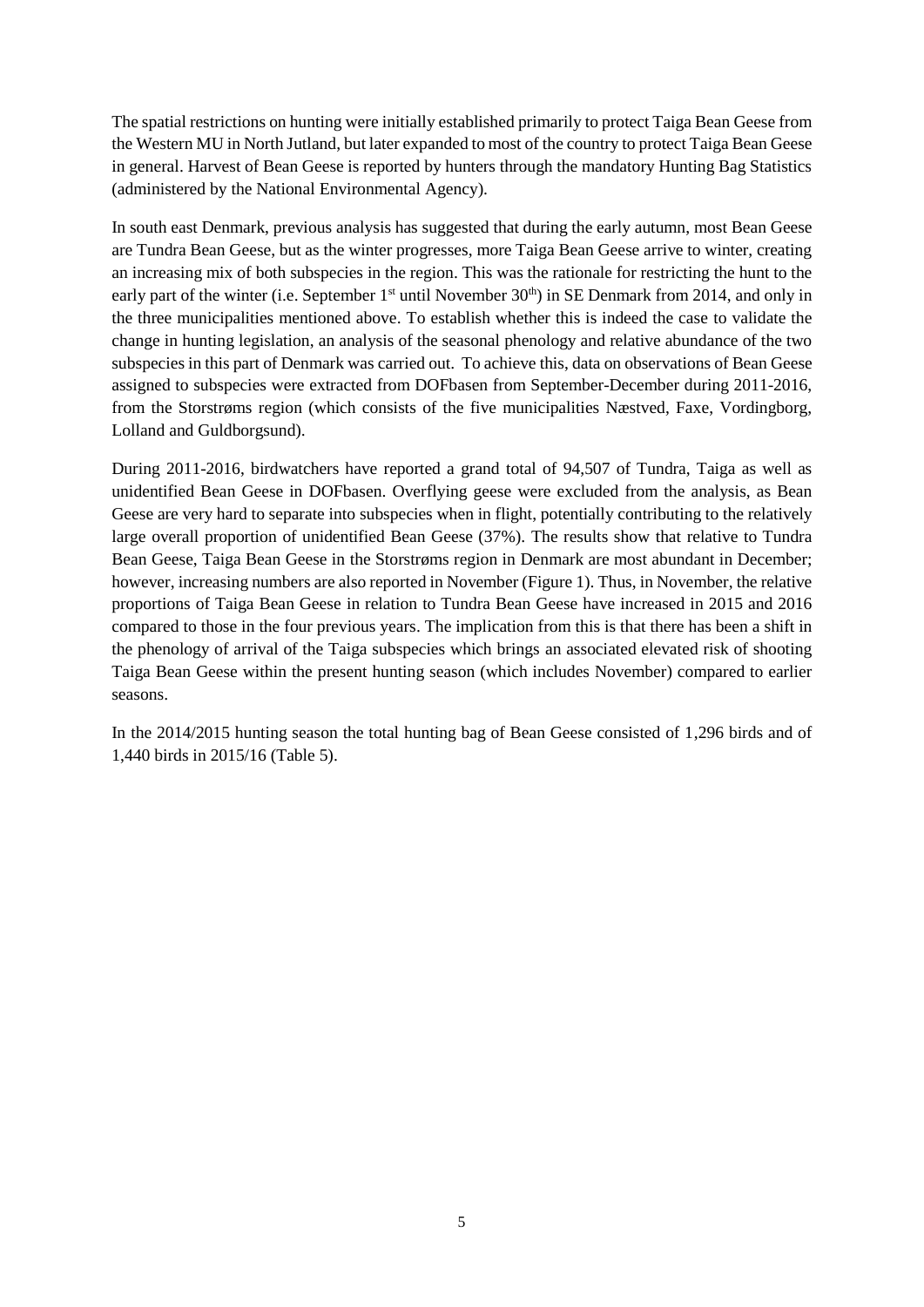

#### **Netherlands**

The national goose counts in the Netherlands, including those for Bean Geese contribute to the international counts coordinated by Wetlands international and are performed during monthly counts from September to May. Specifically for Taiga Bean Goose, also non-systematic observations from the portal [www.waarneming.nl](http://www.waarneming.nl/) have been used. The January numbers from the Netherlands are preliminary figures, and with these reservations, the number of Taiga Bean Geese in the Netherlands was 0 in 2016 and 11 in 2017 (Tables 3 and 4). Recent results from telemetry and resightings of collared Taiga Bean Geese marked in northeastern Jutland, Denmark show that the remnant wintering Dutch birds currently at least partially belong to the Central MU (O. Therkildsen unpubl. data).

Bean Geese are protected in the Netherlands, but may be subject to scaring and shooting at local level, with permission from the local statutory authority. For the only area where Taiga Bean Geese occur, such licenses were not issued in the reporting period.

#### Conclusion for the Central Management Unit

#### *Population counts*

The counts from Denmark, Sweden as well as the Netherlands are summarised in Table 3 for 2016 and Table 4 for 2017. A total of 46,645 Taiga Bean Geese was counted in January 2016, compared to 56,792 Taiga Bean Geese in January 2017. These estimates do not include counts from Germany. Nevertheless, given the most recent population estimate of 56,792 Taiga Bean Geese, the Central MU appears to be recovering in recent years, approaching the target of 60,000 individuals for the short-term future,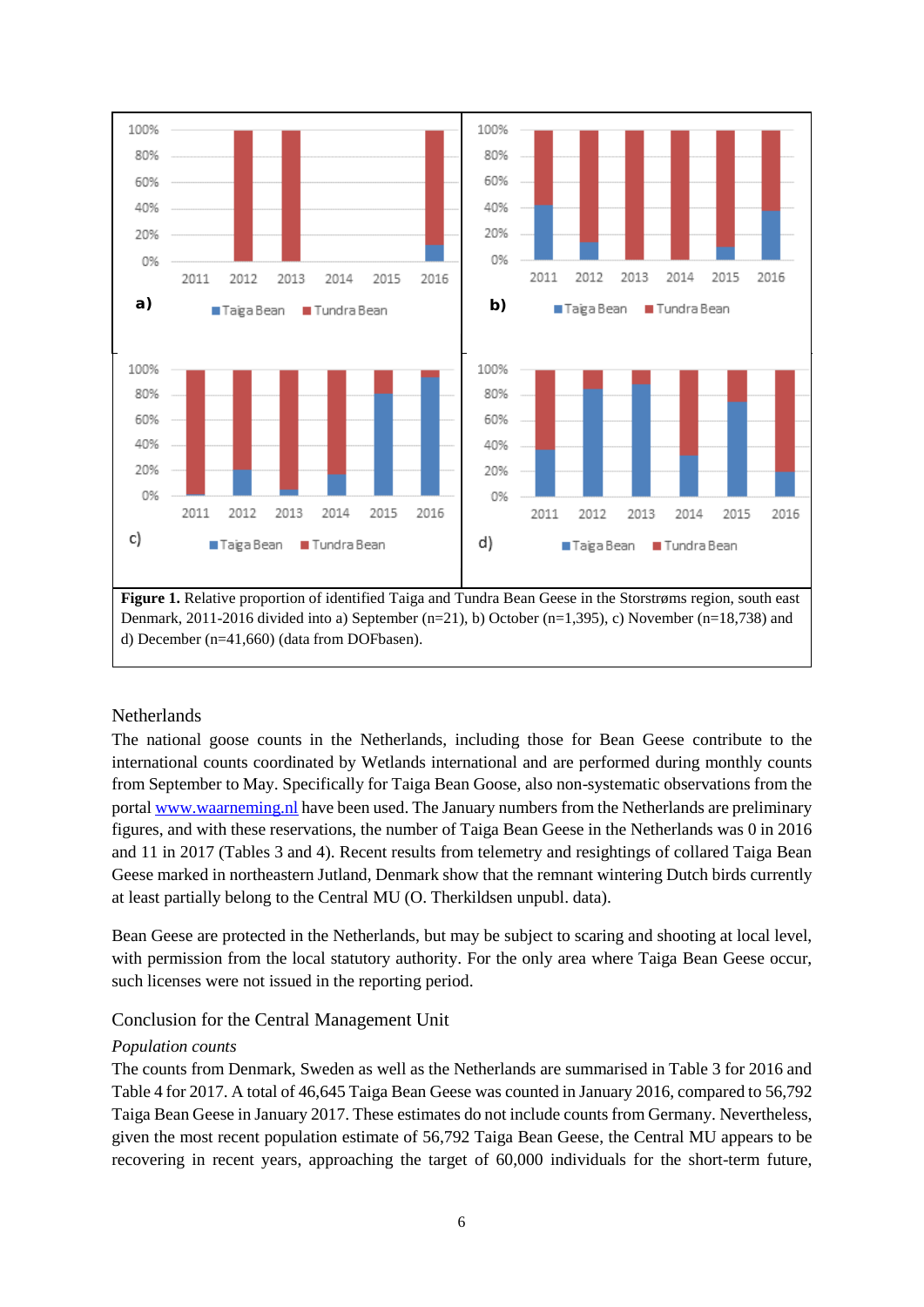specified in the International Single Species Action Plan. The suggested positive trend has also been observed in spring-staging areas in south-central Sweden 2007-2015 (Skyllberg 2015).

| Table 3. Results of international counts of Bean Geese, the Central MU, January 2015/16. *Unidentified<br>Bean Geese have been separated to subspecies, **Preliminary numbers. |                              |               |                             |            |                     |                    |
|--------------------------------------------------------------------------------------------------------------------------------------------------------------------------------|------------------------------|---------------|-----------------------------|------------|---------------------|--------------------|
| Country                                                                                                                                                                        | Area                         | <b>Period</b> | <b>Number of Bean Geese</b> |            |                     | <b>Reported by</b> |
|                                                                                                                                                                                |                              |               | Taiga                       | Tundra     | <b>Unidentified</b> |                    |
| Sweden                                                                                                                                                                         | S Sweden                     | Jan $2016$    | 31,072                      | 3.691      | 7.574               | Leif Nilsson       |
|                                                                                                                                                                                |                              |               | 37,750*                     | 4,587*     |                     |                    |
| Denmark                                                                                                                                                                        | <b>SE</b>                    | Jan 2016      | 6,816                       | 1,696      | 3,404               | Preben Clausen/    |
|                                                                                                                                                                                | <b>Denmark</b>               |               | 8.131***                    | $2.830***$ | 955                 | Tony Fox           |
|                                                                                                                                                                                |                              |               | 8,895****                   | $3.021***$ | $\Omega$            |                    |
| Germany                                                                                                                                                                        | North-<br>Central<br>Germany | <b>NA</b>     | NA.                         | <b>NA</b>  | <b>NA</b>           | <b>NA</b>          |
| The                                                                                                                                                                            | Noord-                       | Jan $2016$    | $0**$                       |            |                     | Sovon              |
| <b>Netherlands</b>                                                                                                                                                             | <b>Brabant</b>               |               |                             |            |                     | Vogelonderzoek     |
|                                                                                                                                                                                |                              |               |                             |            |                     | Nederland          |
| <b>TOTAL FOR CENTRAL</b>                                                                                                                                                       |                              |               | 46,645                      | 7,608      | $\mathbf{0}$        |                    |
| POPULATION 2016                                                                                                                                                                |                              |               |                             |            |                     |                    |

**Table 4.** Results of international counts of Bean Geese, the Central MU, January 2016/17. \*Unidentified Bean Geese have been separated to subspecies, \*\*Preliminary numbers

| Country                  | Area           | <b>Period</b> | <b>Number of Bean Geese</b> |               |                     | <b>Reported by</b>         |
|--------------------------|----------------|---------------|-----------------------------|---------------|---------------------|----------------------------|
|                          |                |               | Taiga                       | <b>Tundra</b> | <b>Unidentified</b> |                            |
| Sweden                   | S Sweden       | Jan 2017      | 41,737                      | 3,128         | 10,569              | Leif Nilsson               |
|                          |                |               | 51,528*                     | 3,906*        |                     |                            |
| Denmark                  | <b>SE</b>      | Jan 2017      | 4,450                       | 2,238         | 1,287               | Preben                     |
|                          | Denmark        |               | 4,866****                   | $2.527***$    | 582                 | Clausen/Tony<br><b>Fox</b> |
|                          |                |               | $5,253***$                  | $2,722$ ***   | $\Omega$            |                            |
| Germany                  | North-         | NA            | NA                          | NA            | <b>NA</b>           |                            |
|                          | Central        |               |                             |               |                     |                            |
|                          | Germany        |               |                             |               |                     |                            |
| The                      | Noord-         | Jan 2017      | $11***$                     |               |                     | Sovon                      |
| Netherlands              | <b>Brabant</b> |               |                             |               |                     | Vogelonderzoek             |
|                          |                |               |                             |               |                     | Nederland                  |
| <b>TOTAL FOR CENTRAL</b> |                |               | 56,792                      | 6,628         | $\bf{0}$            |                            |
| POPULATION 2017          |                |               |                             |               |                     |                            |

#### *Hunting bag data*

The hunting bag data from Denmark and Sweden are summarised in Table 5. At least 2,971 Bean Geese were shot in 2014/15, compared to at least 3,022 in 2015/16. The application of the Adaptive Harvest Management programme for the Central MU of the Taiga Bean Goose requires the availability of robust estimates of population size in mid-winter and harvest bag data separated into the two subspecies (Taiga and Tundra Bean Geese). These two variables are the prerequisite for assessing the population response to management actions. In 2016 and 2017 it has been possible to obtain reasonable count data from Denmark, Sweden and the Netherlands, but unfortunately not from Germany. In addition, while it has been possible to obtain some harvest data from Denmark and Sweden, unfortunately the accuracy of these estimates remains open to question, and it has not been possible to separate the Bean Geese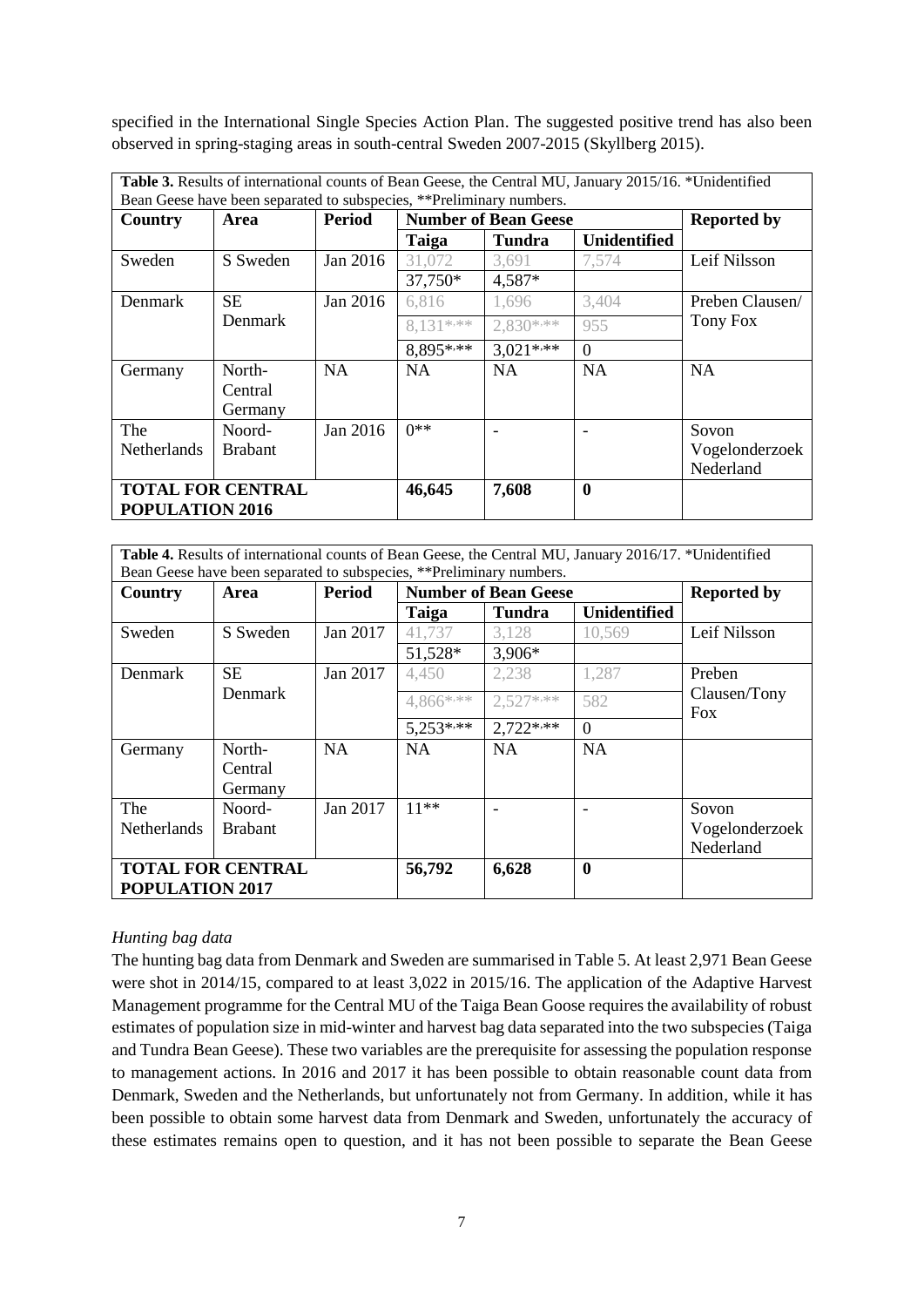represented in the hunting bag of each country into the two subspecies. Moreover, hunting data from other range states continues to be lacking (e.g. from Russia and Germany).

For these reasons, the successful implementation of an Adaptive Harvest Management framework for the Central Taiga Bean Goose MU cannot occur until the following data have been made available:

- 1) Mid-winter population estimates from Germany;
- 2) Species specific hunting bag data from all range states, but in particular Finland (if and when the current moratorium comes to an end), Sweden, Denmark, Germany as well as Russia.

The latter issue can potentially be resolved by hunter engagement, since submission of photographs of all shot Bean Geese to expert scrutiny would enable an assessment of the relative contributions of the two subspecies to the species harvest in all range states. Online app submission using mobile phones and the internet facilitates such online submission in real time.

| <b>Table 5.</b> Hunting bags of Bean Geese in Denmark and Sweden, hunting season 2014/15 and 2015/16. Data |         |         |         |  |  |  |
|------------------------------------------------------------------------------------------------------------|---------|---------|---------|--|--|--|
| from $2016/17$ is not available yet.                                                                       |         |         |         |  |  |  |
| Country                                                                                                    | 2014/15 | 2015/16 | 2016/17 |  |  |  |
| Denmark                                                                                                    | 1,296   | 1,440   | NA      |  |  |  |
| Sweden                                                                                                     | 1,675   | 1,582   | NA      |  |  |  |
| <b>TOTAL</b>                                                                                               | >2.971  | >3.022  | NA      |  |  |  |

## *Eastern1 Management Unit*

The Eastern1 MU Taiga Bean Geese winter in North-east Germany, North-west Poland, in lower numbers in Southern Sweden and only in small numbers in the Netherlands. In this report, all the birds in Sweden and the Netherlands were identified as Central MU birdsin the absence of better information. Until better information is made available, we are forced to consider that this wintering element has contracted its wintering range eastwards into eastern Germany and Poland. However, as there have been no goose counts reported from Germany and Poland in January 2016 and 2017, it is not possible to estimate the population size for the Eastern1 MU.

## *Eastern2 Management Unit*

The Eastern2 MU winters in South-east Kazakhstan, Eastern Kyrgyzstan and North-west China, it has however not been possible to get population estimates from these countries.

## **References**

Marjakangas, A., Alhainen, M., Fox, A.D., Heinicke, T., Madsen, J., Nilsson, L. & Rozenfeld, S. (Compilers) (2015). International Single Species Action Plan for the Conservation of the Taiga Bean Goose (*Anser fabalis fabalis*). AEWA Technical Series No. 56. Bonn, Germany.

Mitchell, C., Griffin, L., Maciver, A, Minshull, B. & Mckan, N. (2016). Migration routes, stop-over locations and breeding area of Taiga Bean Geese *Anser fabalis fabalis* wintering in central Scotland. Bird Study 63: 437-446.

Skyllberg, U. (2015). Numbers of Taiga Bean Geese *Anser f. fabalis* utilizing the western and central flyways through Sweden during springtime 2007–2015. Ornis Svecica 25: 153-165.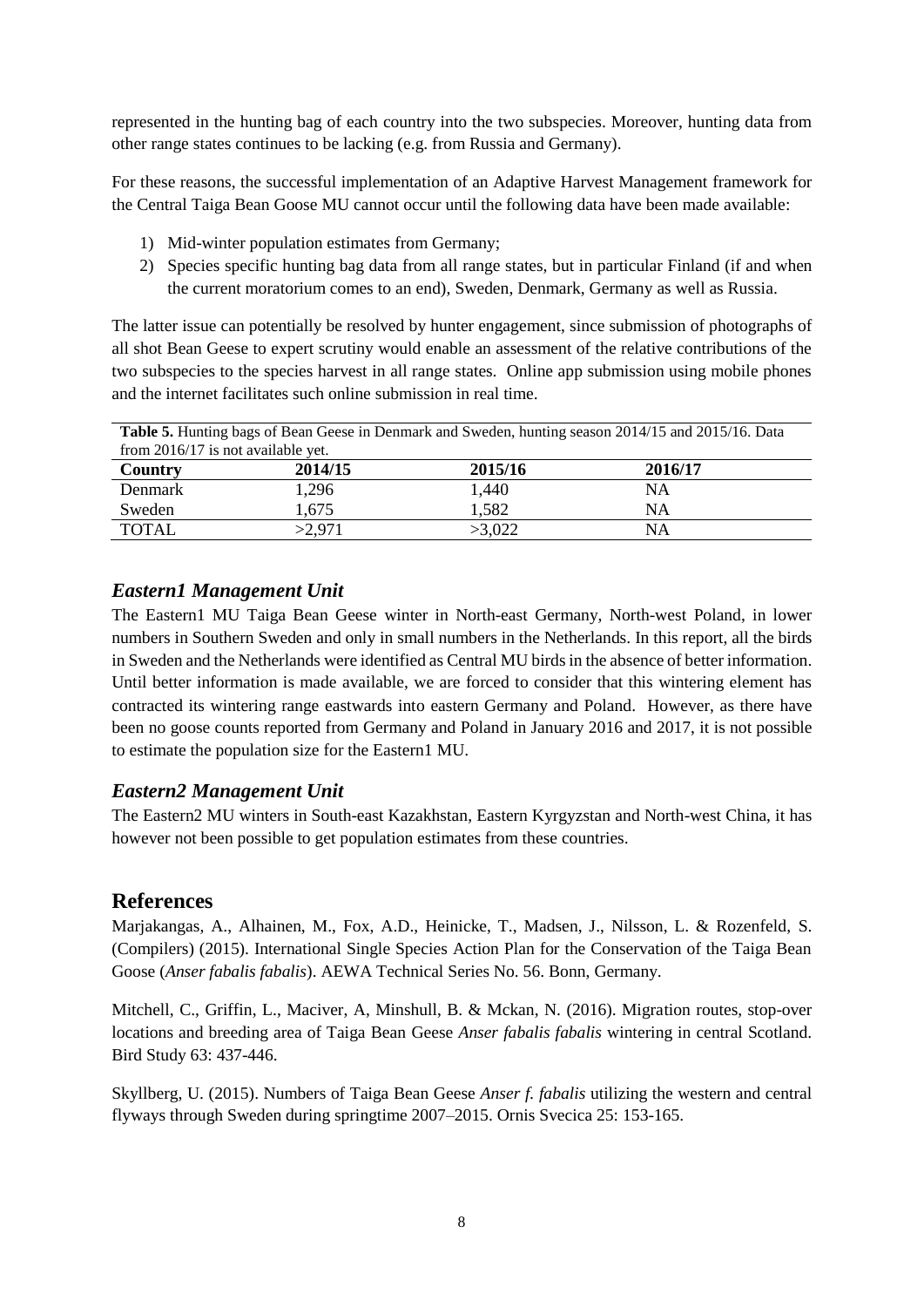# **Appendix 1**

#### **Swedish harvest data collection method**

#### *By Niklas Liljebäck, Swedish Association for Hunting and Wildlife Management*

Harvest data in Sweden are reported on a voluntary basis except in the case of five species where returns are obligatory, namely moose, red deer and three spp. of large carnivores i.e. species with quotas/licenses. The Wildlife Management system in Sweden is geographically based, since almost all hunting is done in "hunting teams" or hunting clubs that hold the hunting rights on a specific piece of land for periods of long duration (often large areas and across many generations). This means that the smallest unit (geographically speaking) is relatively stable in terms of occupation. The system is focused on hunting of large mammals (moose, deer (three spp.), wild boar, etc.). All hunting teams nominate someone responsible for reporting harvest (mandatory for the five species above) and other data used in Swedish Game Management (moose survey, large carnivore observations etc.). These geographically stable units are then organized at a secondary level ('jaktvårdskrets') which include many hunting areas (about 300 such second-level units exist in Sweden) before data are collated at the County level and later used to generate national data.

The voluntary basis for reporting provides for high level of quality amongst the submitted data. Data from reporting hunting teams are used to calculate the number of individuals shot per 1000 hectares for each species. This value is used to extrapolate the harvest from areas with good data to those areas without reporting. The extrapolation requires local knowledge to generate a correction factor that is representative for the specific areas and species concerned.

Throughout this process the Swedish Association for Hunting and Wildlife Management (SAHWM) is responsible for the collection and quality control of the data. The organization's network provides the opportunity for quality control down to the smallest area reporting unit. To ensure the delivery of the highest possible quality of data, it is necessary that those responsible for reporting feel comfortable to give data to the receiving body and to see that it is used in an appropriate fashion.

The Government of Sweden commissions SAHWM to produce national harvest data for all species that are permitted to be hunted during an open season (but see the next section for those species hunted under derogations/'skyddsjakt').

#### **Protective hunting, derogations ('skyddsjakt')**

There are two types of 'skyddsjakt' possible in Sweden: one that can be undertaken without a license from the statutory authorities (type I) and another type that requires a license from those authorities (type II). Under type I, there is no explicit existing channel for reporting numbers shot, since this is not required under the hunting law and is not clearly stated in the commissioning contract to SAHWM. However, SAHWM has strong indications that most hunters report numbers of all species shot under Type I 'skyddsjakt' as part of their normal hunting activity.

For type II hunting, the statutory authorities giving the permit/derogation are responsible for the collection of data, but to our knowledge there is no system for collating data at a national level.